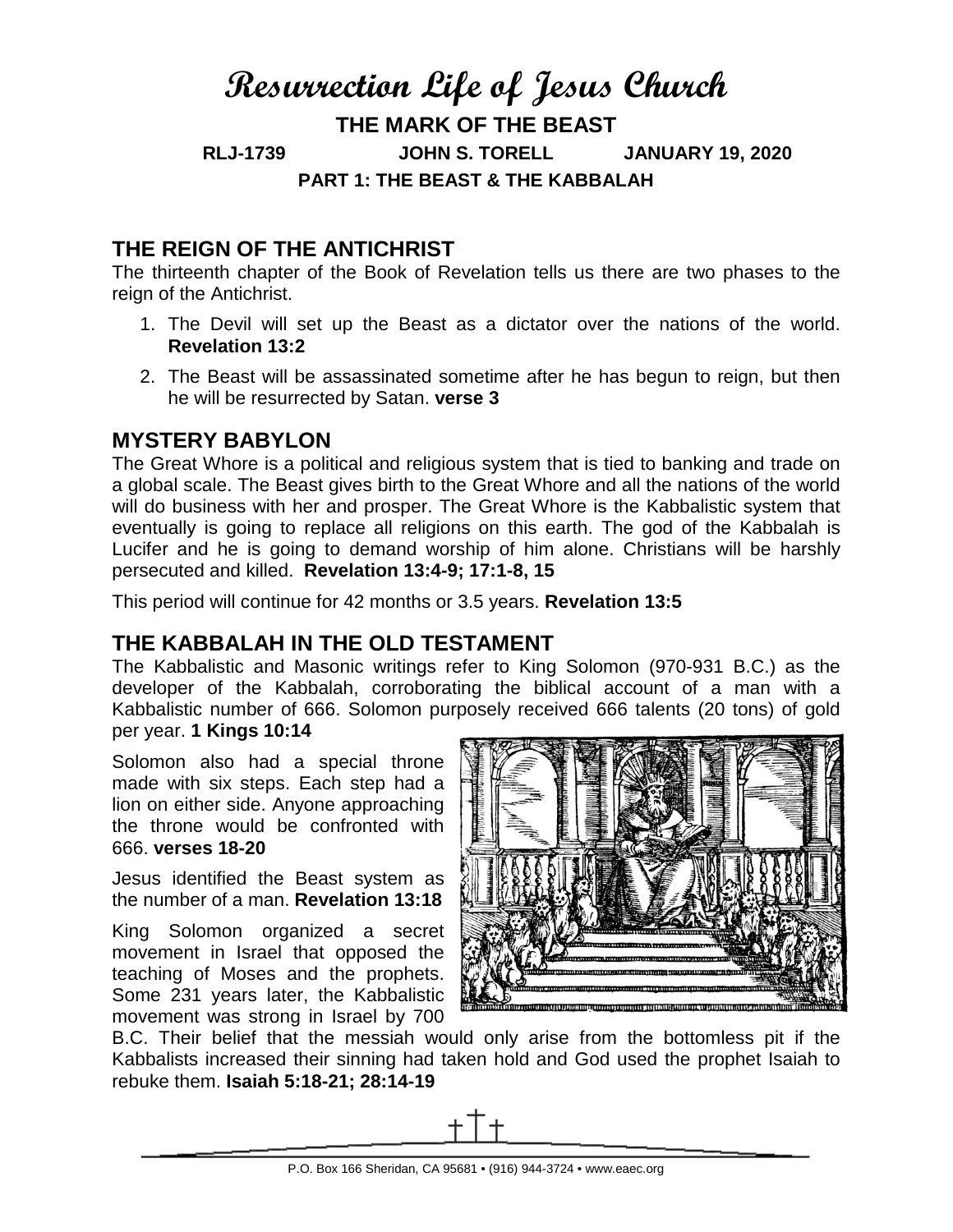| <b>DEVIL'S PLAN FOR ISRAEL</b>                                        | <b>GOD'S PLAN FOR ISRAEL</b>                  |
|-----------------------------------------------------------------------|-----------------------------------------------|
| Satan selected Abraham and his seed to                                | God selected Abraham and his seed to          |
| usher in his false messiah to the world.                              | usher in the Messiah to the world.            |
| Satan's Jewish messiah is a man anointed                              | God's Messiah is the Son of God, incarnated   |
| with supernatural power.                                              | in a human body.                              |
| Satan's messiah will be assassinated.                                 | God's Messiah was crucified.                  |
| Satan will supernaturally raise his false                             | God resurrected the body of Jesus by the      |
| messiah from the dead.                                                | Holy Spirit.                                  |
| Satan's messiah is the Beast.                                         | God's Messiah is the Son of God               |
| Satan's messiah will end up in the Lake of                            | God's Messiah is the Creator and the ruler of |
| Fire.                                                                 | the universe.                                 |
| As you can see, the people of Israel are both a blessing and a curse! |                                               |

The prophet Jeremiah came on the scene around 627 B.C., some 73 years after Isaiah, and sternly rebuked the Kabbalistic movement. **Jeremiah 7:1-11**

God issued a second rebuke. **Jeremiah 11:9-11**

God also spoke through the prophet Ezekiel, who was active between 593-571 B.C., and did not mince His words when rebuking the people of Judah. **Ezekiel 22:24-31**

#### **THE VIPERS**

At the time of John the Baptist, the Kabbalistic movement included the Pharisees and Sadducees, who were known as "followers of the serpent."

- John called them out. **Matthew 3:1-10**
- Jesus also called them out. **Matthew 12:34**

#### **SYNAGOGUE OF SATAN**

When Jesus addressed the followers of the Kabbalah in the Book of Revelation, He described them as the Synagogue of Satan. **Revelation 2:9; 3:9**

#### **BABYLON THE GREAT**

The apostle John was taken to heaven around 90 A.D., 30 years after the destruction of the temple in Jerusalem and the removal of Jews from the land. He was flabbergasted when shown "Mystery, Babylon the Great." It was hard to believe that a worldwide Kabbalistic Jewish movement would control the nations of the world. This was something the Kabbalistic Jews always dreamed about and they finally achieved their goal. **Revelation 17:3-7**